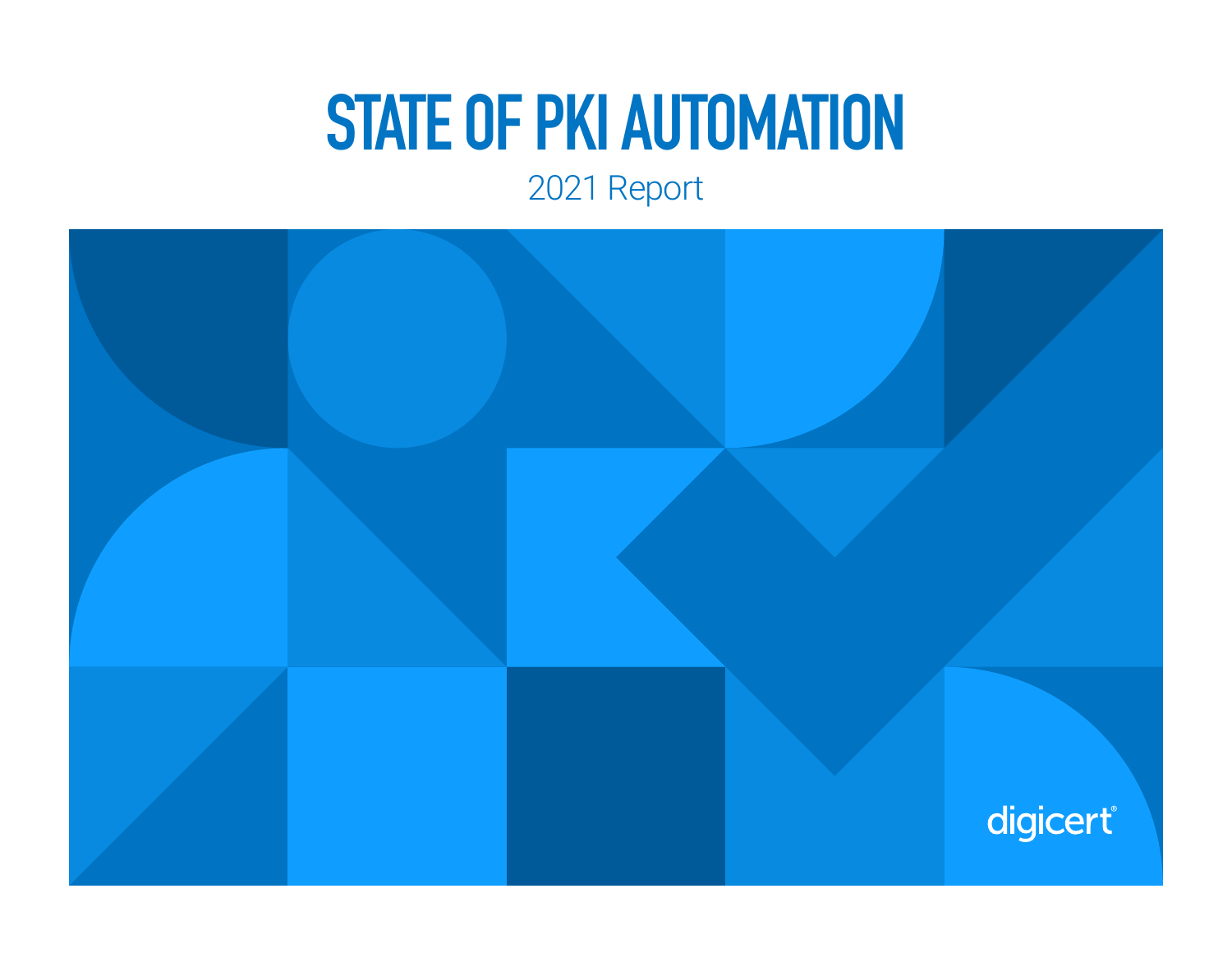## **STATE OF PKI AUTOMATION REPORT**

PKI lies at the heart of nearly every aspect of technology. It is crucial to authenticating and signing for users, servers, devices, IoT, DevOps applications and services, digital document signing and so much more.

But managing PKI is quickly becoming impossible to do manually. The number of PKI certificates enterprises need to manage grew by 43 percent year-overyear in a recent Ponemon study<sup>1</sup>. Add that to shrinking certificate validity periods, and the stage is set for enterprises to become overwhelmed by PKI certificate management.

In order to better understand how enterprises are handling this challenge, DigiCert commissioned ReRez Research of Dallas, Texas, to survey IT managers responsible for PKI management at 400 enterprises worldwide. Overall, the results paint a picture of PKI certificate turmoil and also show how the very best organizations are staying on top of PKI management.

The number of PKI certificates enterprises need to manage grew by

### **WHAT IS PKI AUTOMATION?**

We defined PKI automation for survey respondents as including the following aspects:

- Discovering existing digital certificates
- Issuing new digital certificates
- Renewing digital certificates when they are about to expire
- Revoking digital certificates when necessary
- Automating code signing
- Enrollment process for client certificates
- Identity verification (e.g., for document signing)
- Automating extended provisioning activities, such as entry into LDAP and Exchange
- Other housekeeping activities related to PKI management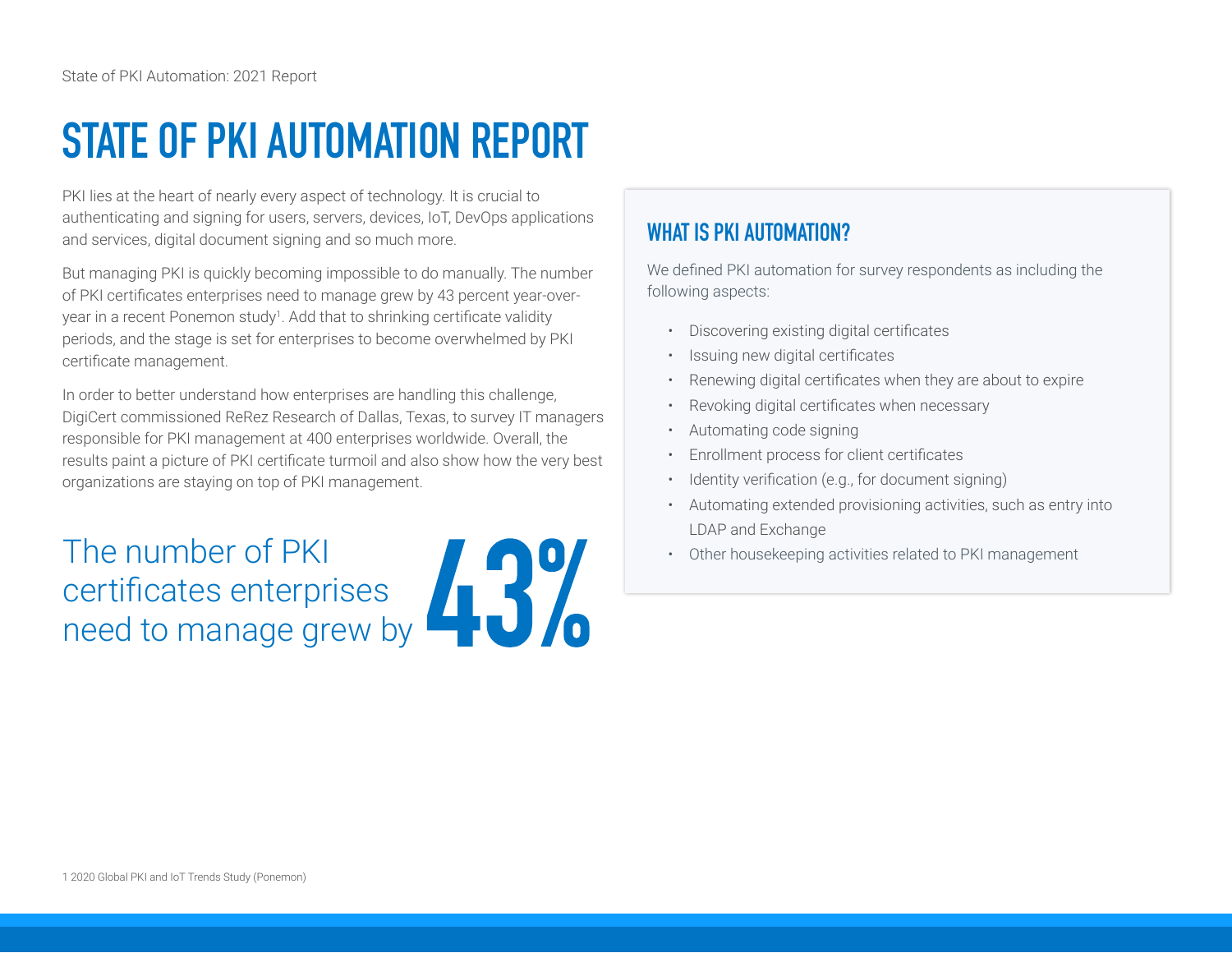## **RAPID GROWTH OF PKI IS DRIVING CONFUSION**

The typical enterprise in our study now manages more than 50,000 certificates. The most common types of certificates are user and server certificates, followed by web servers, mobile devices and email. Enterprises manage a third more public certificates, or those issued by public Certificate Authorities (CAs), than private certificates which are issued by an internal, private CA.

### Enterprises today typically manage more than **50,000** certificates.

This is a sharp increase from prior years, and there is ample evidence that enterprises are having trouble managing the workload. In fact, two-thirds have experienced outages caused by certificates expiring unexpectedly. One in four experienced five to six such outages in the past six months alone.

Why? Part of the reason is the increased workload. Nearly two-thirds are somewhat to extremely concerned about how much time is spent managing certificates. But there is also a lack of visibility problem. Thirty-seven percent of enterprises use more than three departments to manage certificates, leading to confusion. The typical enterprise says as many as 1,200 of the certificates are actually unmanaged, and nearly half, or 47 percent, say they frequently discover so-called "rogue" certificates—certificates that were implemented without IT's knowledge or management. An obvious solution to these problems is PKI automation, so we explored how involved enterprises are with PKI automation.

0/

**ARE CONCERNED ABOUT TIME REQUIRED TO MANAGE CERTIFICATES**

**ENCOUNTER ROGUE CERTIFICATES FREQUENTLY**

**HAVE 3 OR MORE**  27% **DEPARTMENTS MANAGING CERTIFICATES**

**EXPERIENCED 5-6 PKI-RELATED OUTAGES IN THE PAST SIX MONTHS**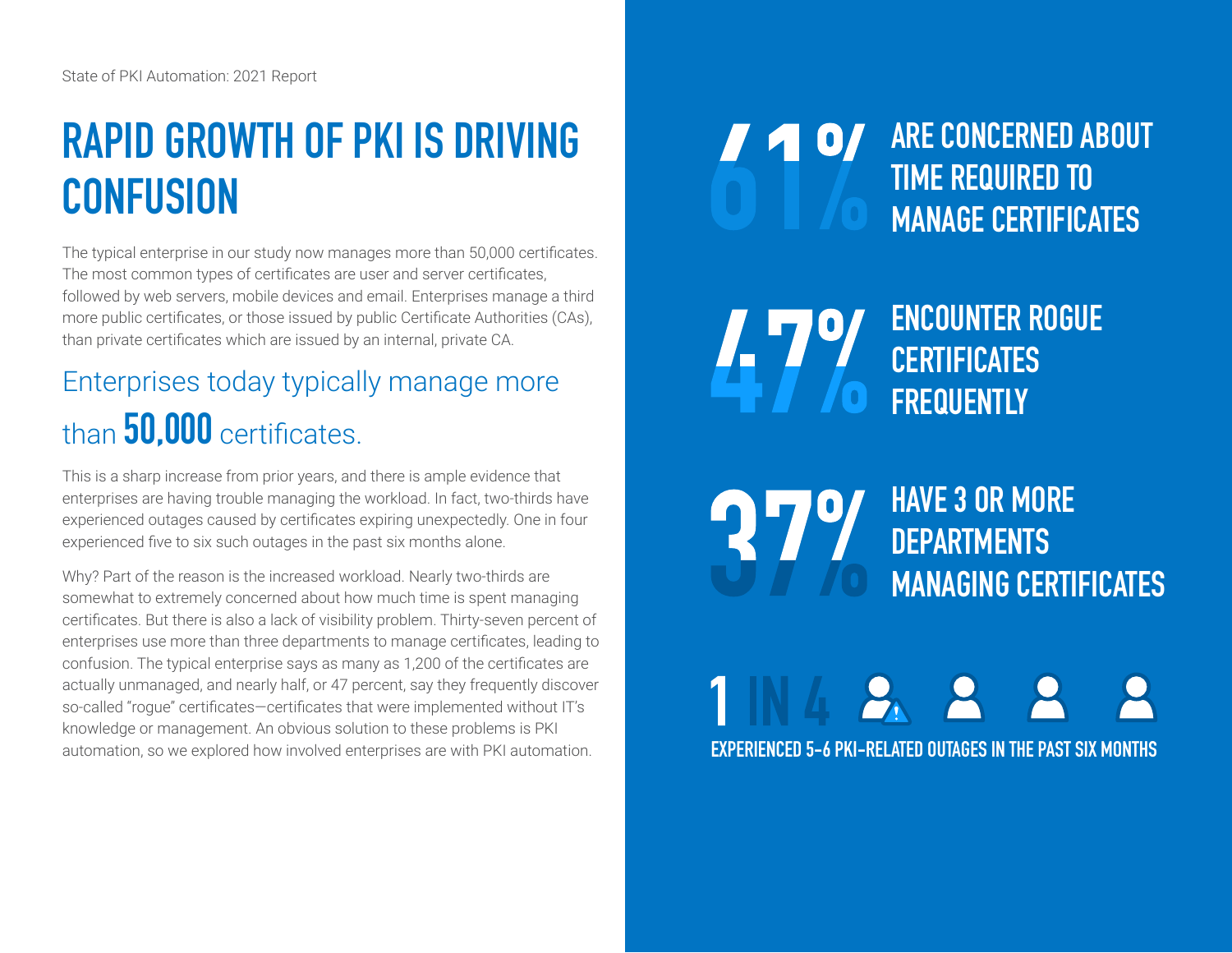## **91% OF ENTERPRISES WANT PKI AUTOMATION**

Our survey results showed most companies—or 91 percent—are at the very least, discussing PKI automation. Only nine percent say they are not discussing PKI automation and have no plans to do so. The majority of enterprises, or 70 percent, expect to implement a solution within 12 months. A quarter are actually at the stage where they're already implementing or maybe even finished implementing a solution. But it's not easy. The challenges enterprises cite included high costs to automate, complexity, issues with compliance, and staff and management resistance to change.

Common reasons enterprises are adopting PKI automation:

- 1. Rogue certificates
- 2. Post-quantum computing readiness
- 3. Rapidly shrinking certificate validity periods causing workloads to explode
- 4. Rapid increases in the number of certificates managed
- 5. Remote work trends

### TRENDS TRENDS TRENDS TRENDS TRENDS TRENDS TRENDS TRENDS TRENDS TRENDS TRENDS TRENDS TRENDS TRENDS TRENDS TRENDS

Security issues driving enterprises to automate:

- 1. Slowness in provisioning new certificates
- 2. Propensity to misconfigure certificates
- 3. Overburdened staff
- 4. Too many rogue certificates
- 5. Missing the expiration of certificates
- 6. A slowness, or even a failure, to revoke certificates when necessary

The negative costs of not automating PKI:

- 1. Compliance issues
- 2. Security issues
- 3. Cost
- 4. Downtime
- 5. Angry customers or employees

Enterprises implementing PKI automation want to:

- 1. Improve security
- 2. Improve compliance
- 3. Become more agile
- 4. Improve productivity
- 5. Reduce downtime and costs.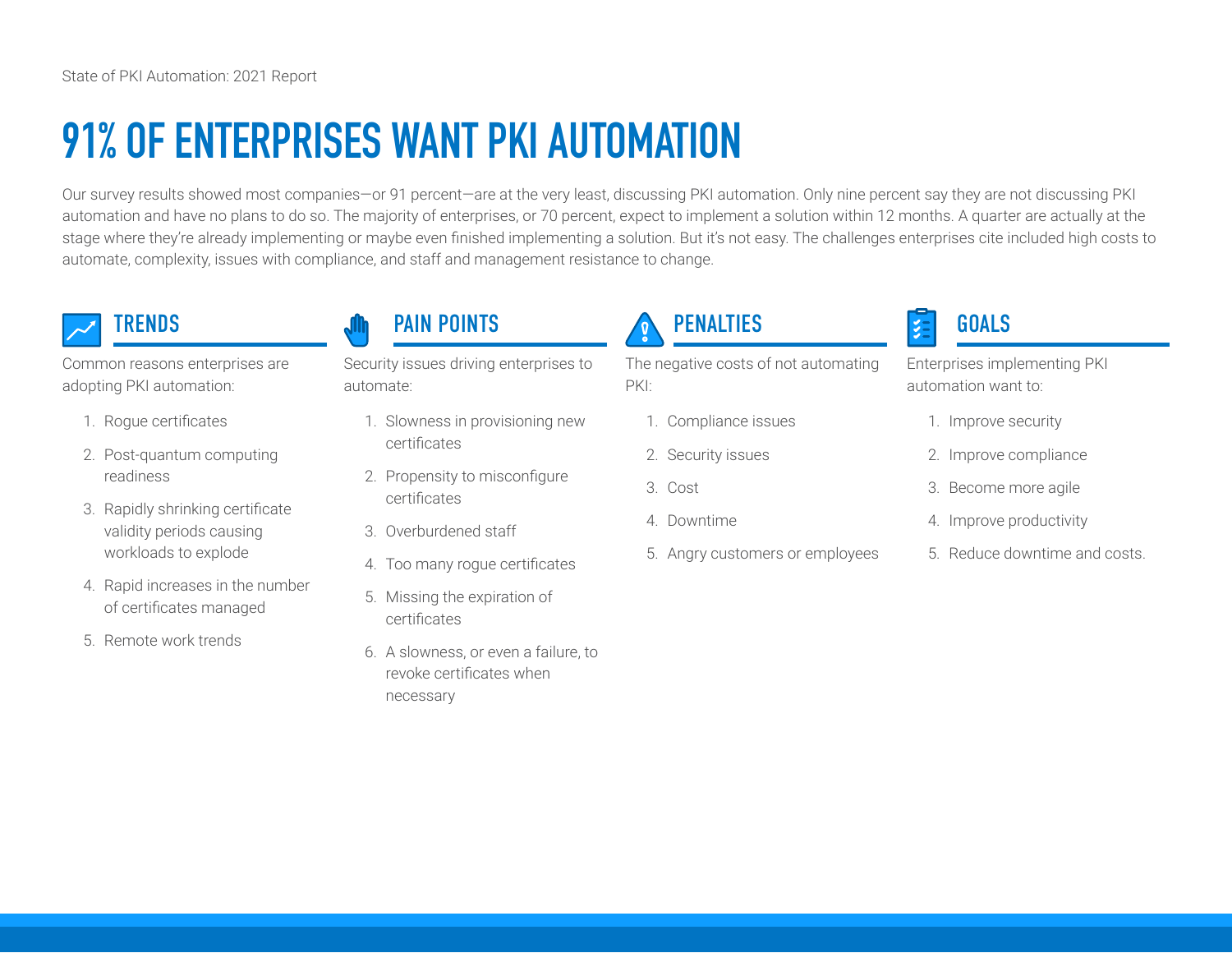### **TOP-TIER VS. BOTTOM-TIER**

We asked a series of questions to determine how well, or poorly, each respondent was doing across a wide range of PKI metrics:

- Avoiding downtime due to certificates expiring unexpectedly
- Revoking certificates quickly when necessary
- Efficiency of managing digital certificates
- Minimizing security risks due to improper certificate management
- Compliance issues due to improper certificate management
- Keeping rogue certificates to a minimum
- Meeting PKI-related SLAs
- Speed of PKI issuance and revocation

We assigned a value to each question based on whether they were doing well or poorly-positive to negative. We then totaled their scores.

To tease out differences in how the respondents were doing, we split the respondents into three groups:

# **1 LEADERS**

These are the organizations that had the best scores across the range of metrics listed above.

#### **MIDRANGE**

These are the organizations that **SCORE 19 ANDRANGE**<br>These are the organizations that<br>scored in the center across the range of<br>metrics listed above.

### **LAGGARDS**

These are the organizations that had the worst scores across the range of metrics listed above.

We then compared the leaders and laggards to explore those differences and explore what the leaders were doing differently.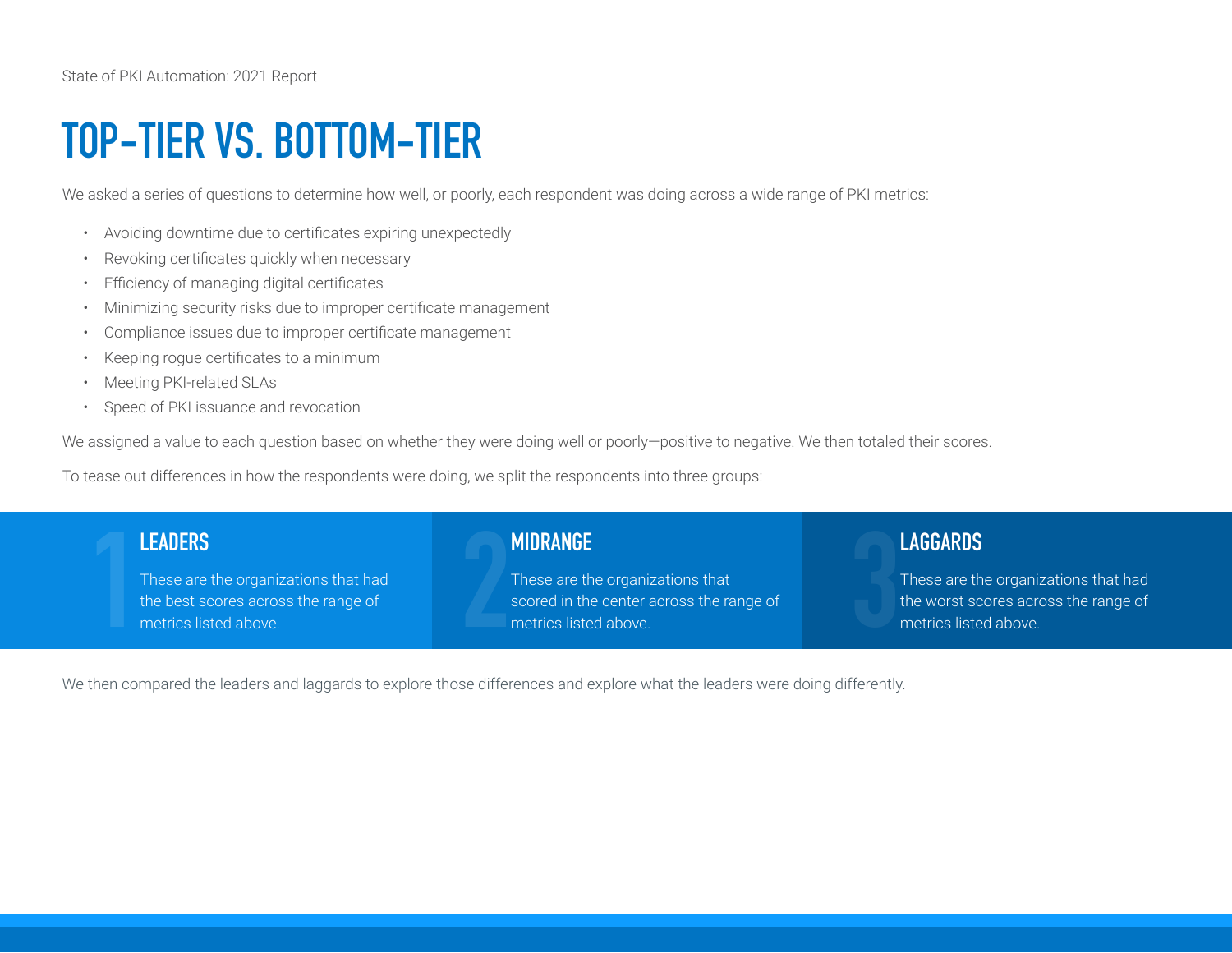### **LEADING VS. LAGGING**

Respondents were open about the PKI management challenges they face. They are seeing rogue certificates, outages from unexpected certificate expiration and a host of other problems. But not all enterprises are seeing the same level of issues. We divided the responses into three tiers, and compared the top versus the bottom tier. The differences were striking.

The leaders right off the top are doing better. Notably, a third or 33 percent, are more likely to say they think PKI automation is important in the first place. The leaders are two or three times better at:

- Minimizing PKI security risks
- Avoiding PKI downtime
- Minimizing rogue certificates
- Meeting PKI SLAs
- Managing digital certificates
- Issuing and revoking certs
- Compliance

On the other hand, the laggards experience severe penalties for their lack of skill at managing PKI certificates. These included:

- Compliance issues
- Security issues
- Lost productivity
- Delays
- They are overworked
- They are losing customers
- They are losing revenue.

So, what makes a leader a leader? Are there lessons we can learn from these PKI leaders?

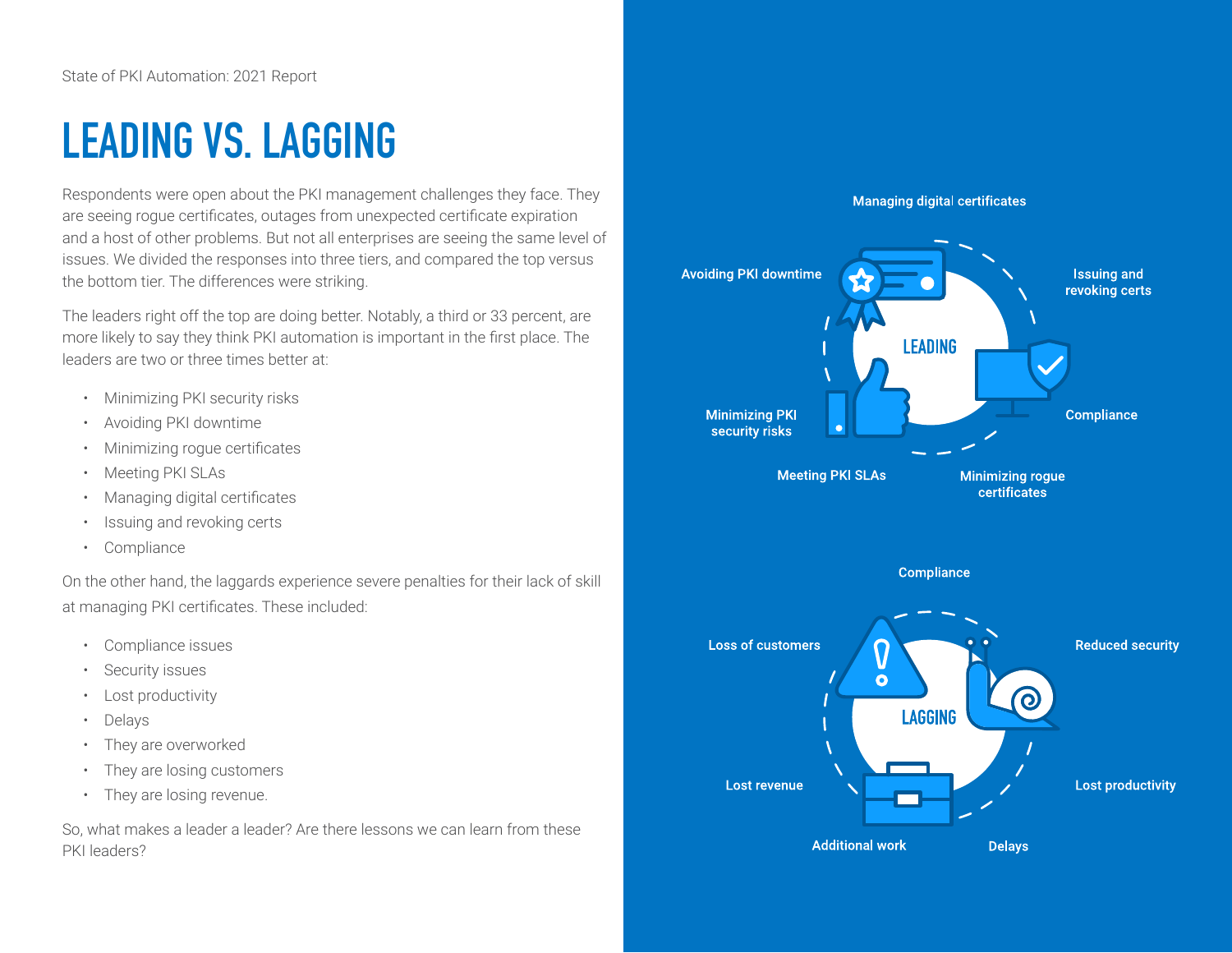### **PKI AUTOMATION LEADERSHIP TRAITS**

PKI leaders are twice as concerned about the time it takes to manage PKI certificates. This keeps them focused on PKI management. Second, they are more concerned about rogue certificates. Third, leaders believe PKI automation is important to their organization's future. Perhaps this is why they are six times as likely to have already implemented PKI automation. So, what are the lessons and what should you do differently?

#### **THE WILD WEST EFFECT**

When we drilled into the data, we noticed an interesting wrinkle. We found that cohorts who on paper seemed like they should have been having an easier time with PKI certificate management often were having a worse time managing certificates.

For example, enterprises that manage the fewest number of certificates were much more likely to have experienced outages related to unexpected certificate expiration. They also performed uniformly worse under a broad set of PKI management metrics.

This drove these "low-volume PKI certificate" enterprises to be significantly more concerned about PKI management, even though they manage several orders of magnitude fewer certificates than high-volume enterprises. For example, the low-volume enterprises were nearly 50 percent more likely to say they are concerned about the amount of time it takes to manage PKI certificates. They also have nearly twice the share of the certificates under a PKI automation program.

At first, this seems paradoxical. The reality, however, is that these lowvolume enterprises are simply less mature in terms of PKI management. While high-volume enterprises who often manage more than 100,000 certificates, are extremely mature in how they manage PKI certificates, the situation for low volume enterprises is like the Wild West—no rules, everyone managing certificates in their own way.

**FOR LOW VOLUME ENTERPRISES, IT'S LIKE THE WILD WEST— NO RULES, EVERYONE MANAGING CERTIFICATES IN THEIR OWN WAY.**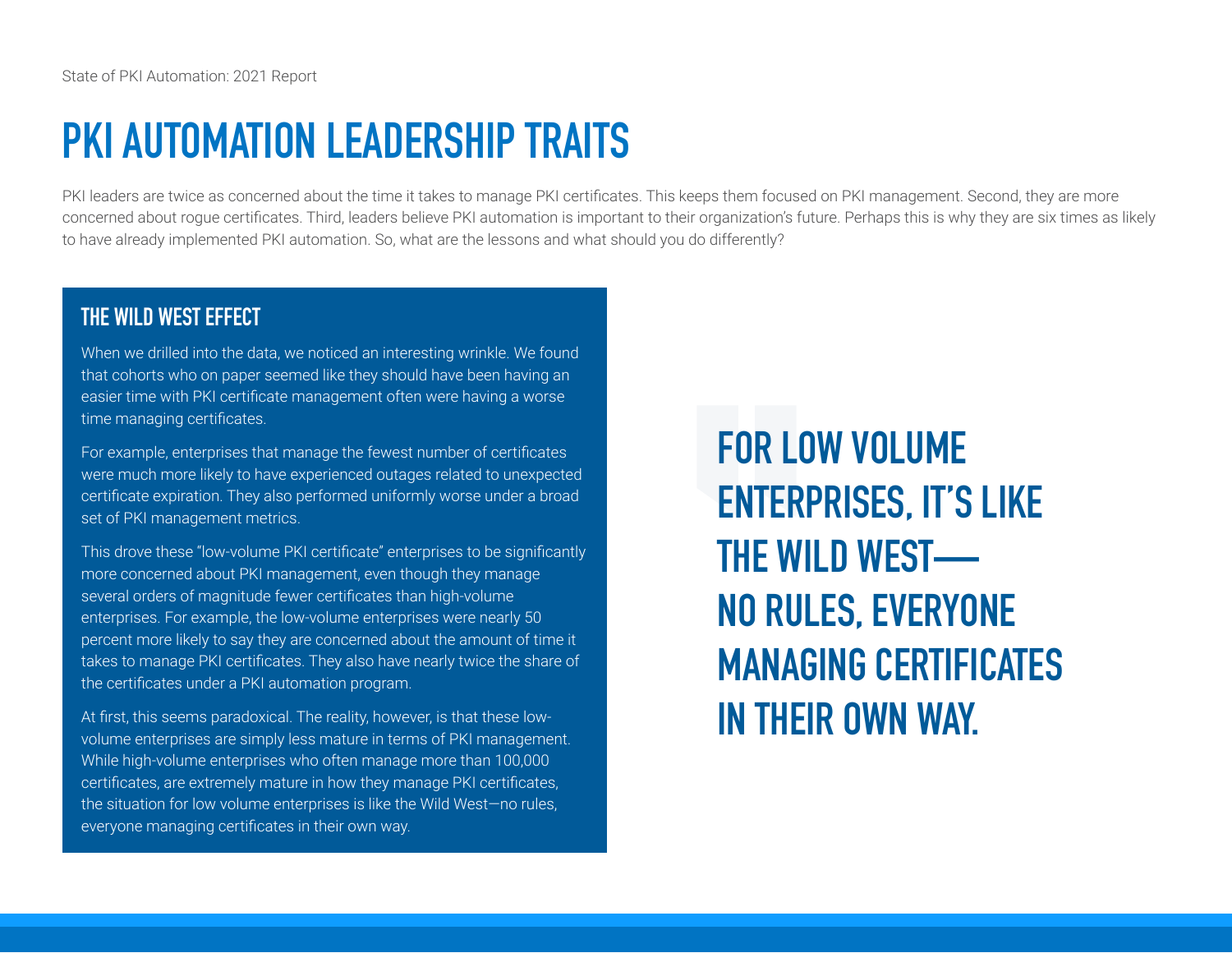### **PKI AUTOMATION LEADERSHIP TRAITS**

PKI management leaders also showed that they were far more accountable of their certificate inventories, conversely rating themselves worse-off than their lessconcerned counterparts. However, these same organizations reported less certificate-related outages or rogue certificates, proving that they were in fact, doing much better than they presumed.

#### **THE SELF-ASSESSMENT PARADOX**

Another interesting finding is the difference between enterprises who are most concerned about PKI certificate management. We found concerned enterprises objectively had fewer issues, but subjectively rated themselves worse off.

Take, for example, enterprises who were most likely to say they see PKI management as challenging. These enterprises were three to five times as likely to say they were somewhat to extremely concerned in areas such as speed of issuing new certificates, accidently misconfiguring certificates and seeing rogue certificates, and other certificate issues.

Yet, they also reported far fewer actual rogue certificates (just two-thirds as many of unconcerned enterprises). They also experienced far fewer outages related to accidental certificate expirations (just a single outage during the past six months versus three to five outages for unconcerned enterprises.)

We often see this phenomenon in security-related surveys. What is happening is that those enterprises who pay the closest attention are most aware of their shortcomings and missteps, and therefore tend to rate themselves more harshly than those who are not paying close attention. However, by paying such close attention, they actually do much better than their generally unaware peers.

**ENTERPRISES CONCERNED ABOUT PKI CERTIFICATE MANAGEMENT OBJECTIVELY HAD FEWER ISSUES, BUT SUBJECTIVELY RATED THEMSELVES WORSE OFF.**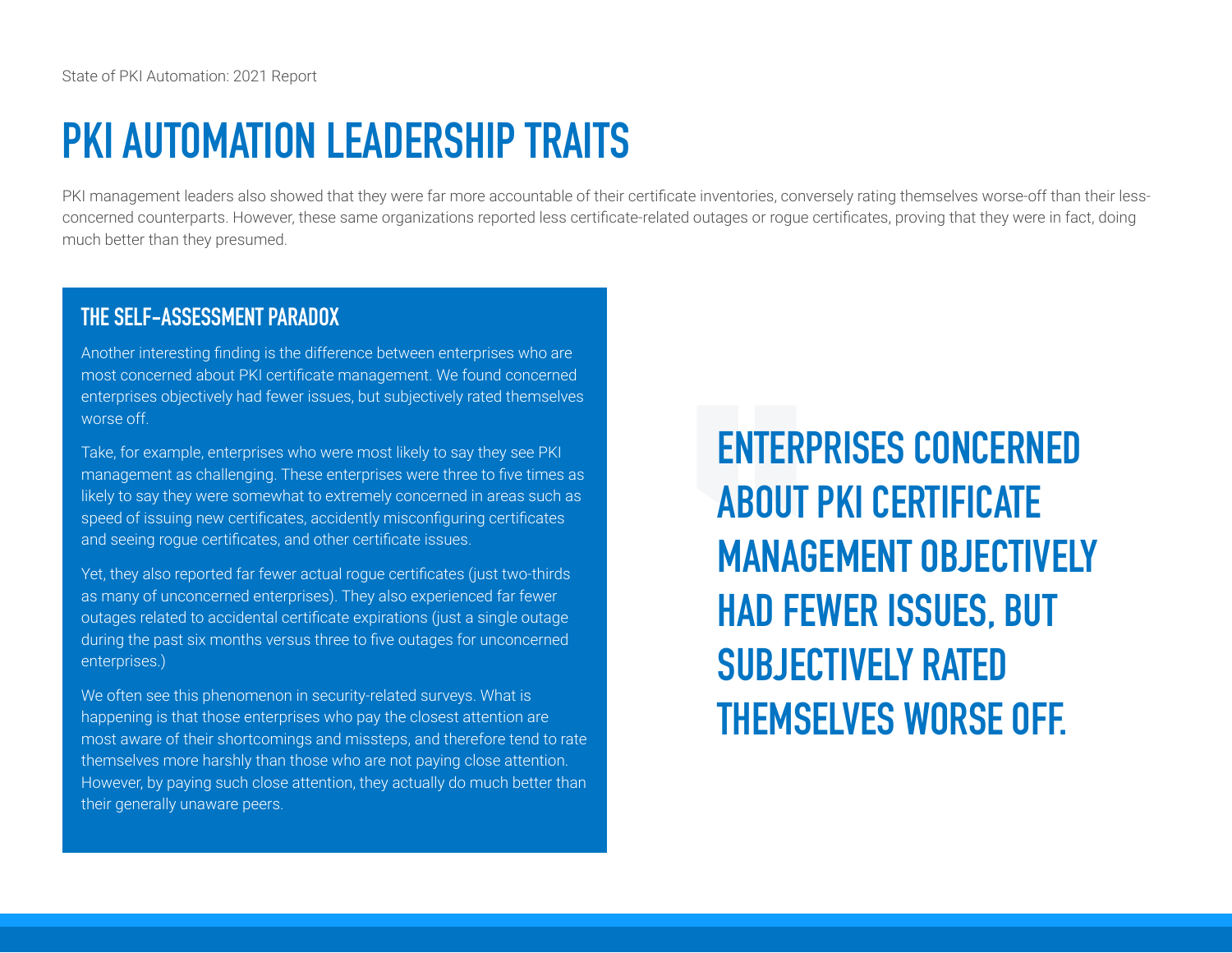### **OUR RECOMMENDATIONS**

Use of automation throughout your PKI certificate catalog yields significant benefits in a landscape marked by shorter validation periods, evolving cryptography standards, and broader adoption of digital certificates in business processes throughout the organization. But what should companies consider when embarking on automation initiatives? Here is a checklist of steps where automation may support certificate management objectives.

### **CERTIFICATE MANAGEMENT**

**IDENTIFY** Identify and create inventory of certificate landscape.

### **REMEDIATE**

Remediate keys and certificates that are not compliant with corporate policy

#### **PROTECT**

Protect with best practices for issuance and revocation. Standardize and automate enrollment, issuance, and renewal.

### **MONITOR**

Monitor for new changes.

#### **CERTIFICATE WORKFLOW AUTOMATION**

**IDENTIFY** Identify unmanaged or manual

certificate workflows.

#### **⇒ADOPT**

Adopt automation with software that centralizes and manages certificate workflows.

#### **MONITOR**

Monitor with centralized visibility and control.

#### **COMMON CERTIFICATE WORKFLOWS**

- Web Servers
- Device Identity & Management
- Code Signing
- Digital Signatures
- Identity & Access